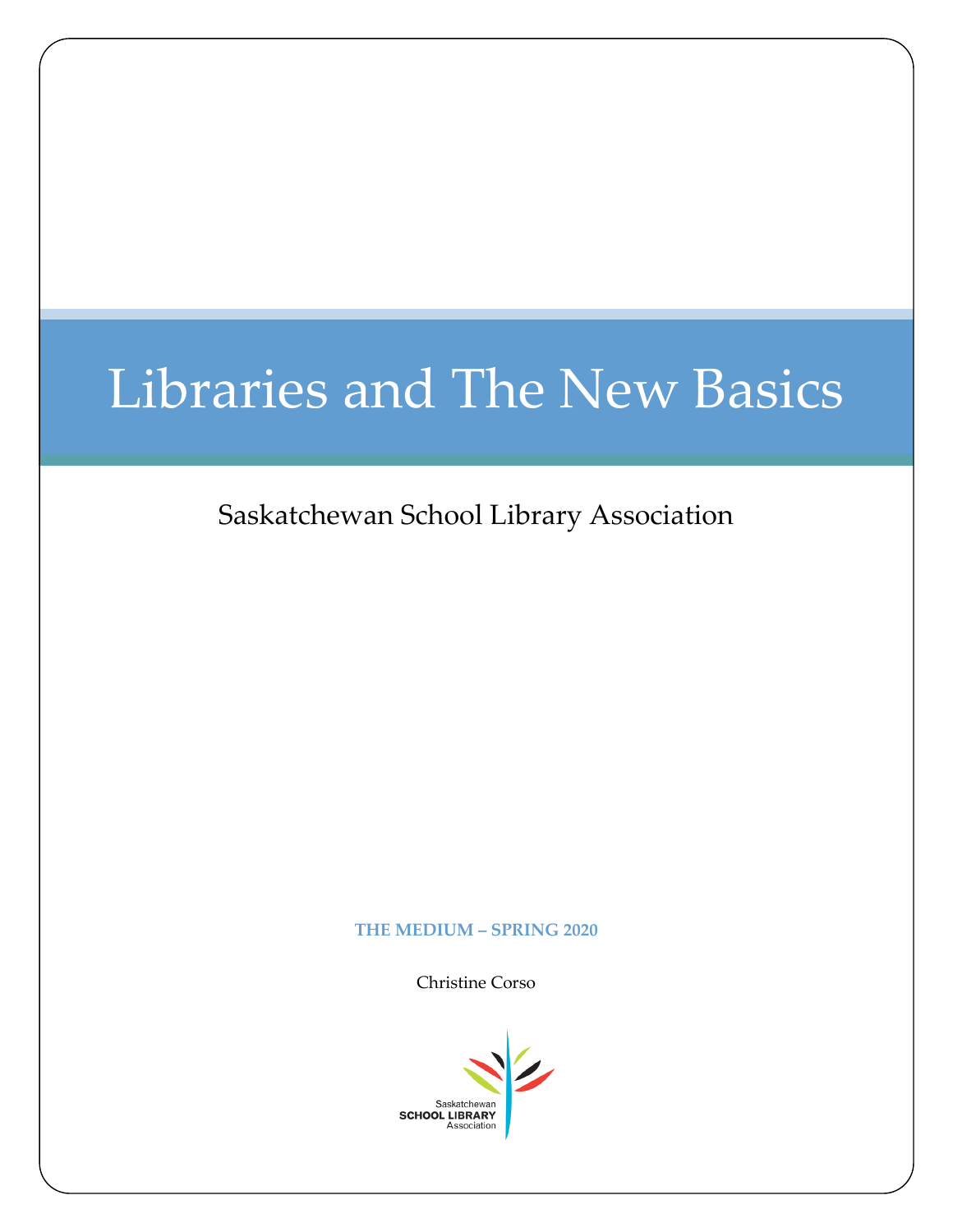# **Libraries and The New Basics**

Saskatchewan School Library Association

# **Libraries and The New Basics**

# **Introduction**

# **The New Basics**

Often we hear that students need to learn their "3Rs" (reading, writing, and arithmetic) a term that was coined over 200 years ago. Despite the term's age, the 3Rs are a very popular concept and right now in Ontario we have been hearing that schools need to get "back to the basics". But the students who enter kindergarten in 2020 will graduate in 2034, and they are going to need a different set of skills and competencies to thrive in the world than people did in the 1800s. Kids today need a new set of basics.

People for Education has been thinking a lot of about the future. We have been thinking about the seismic shifts around us that have already occurred or are occurring. Technology, political polarization, the world of work, and climate change are some of the many drivers of change across society right now. In order to prepare students, our education systems need to respond to these shifts.

Many jurisdictions are already working on redesigning public education, even within Canada. The Saskatchewan Teachers' Federation (STF) released a report and 12 recommendations for evolving the province's public education system in November 2019 (STF, 2019); the Québec curriculum is largely focused on skills rather than knowledge (Gouvernement du Québec, 2007); Manitoba is hosting consultations to improve the future of public education (Manitoba Education and Training, 2019); British Columbia introduced a competency-based curriculum in 2015 (Government of British Columbia, 2016); and New Brunswick has released a green paper with action items that include incorporating artificial intelligence into classrooms (Government of New Brunswick, 2019).

Since 2013, People for Education has been working with experts, stakeholders, and educators to define what skills and competencies students will need in the future. Though they are sometimes referred to as global competencies, 21<sup>st</sup> century skills, or transferable skills, we have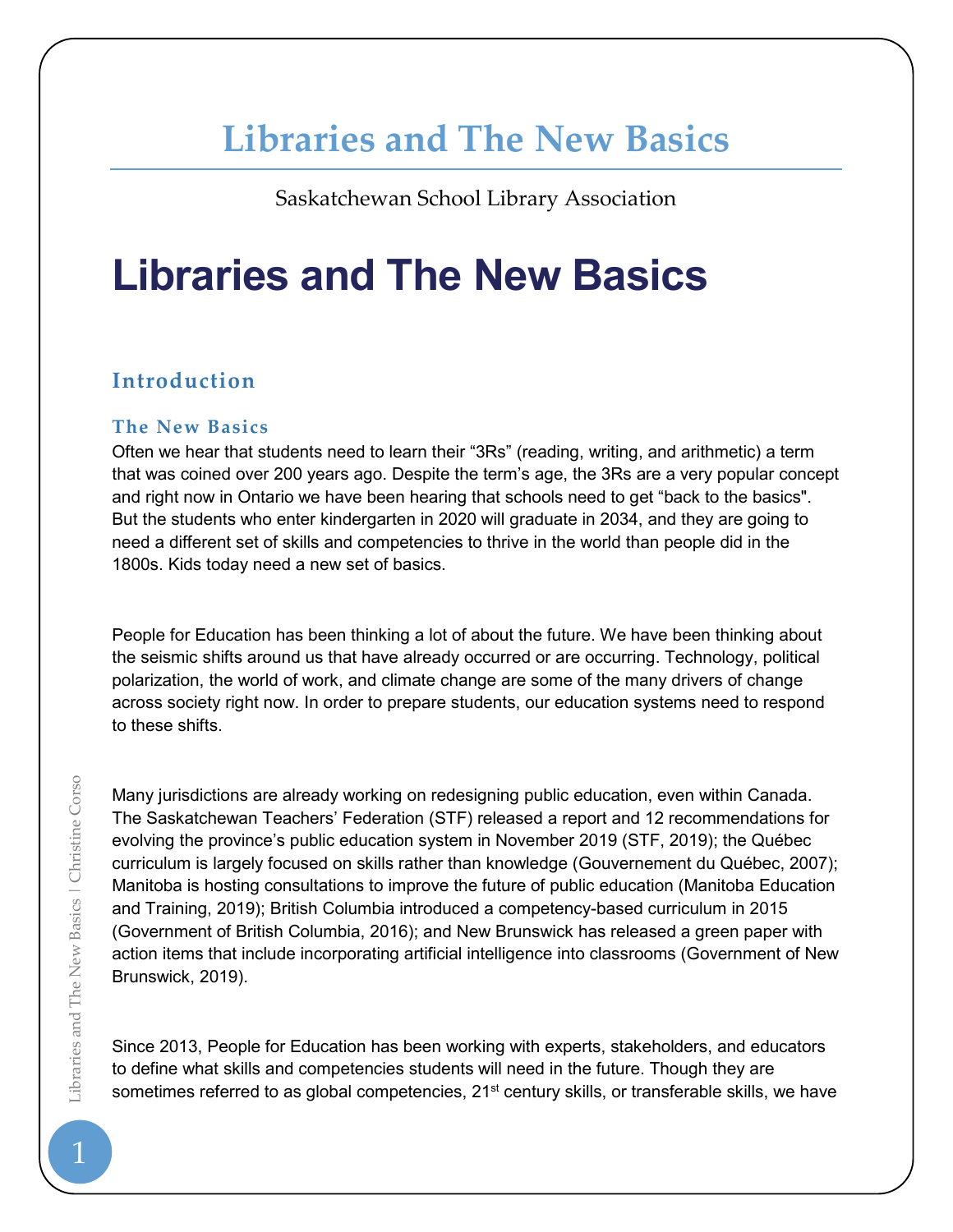called them "The New Basics" (People for Education, 2019b). The New Basics are: developing a sense of self and society, thinking creatively and critically, learning to learn, collaborating, and communicating effectively.

#### **The importance of learning opportunities**

If these, rather than the 3Rs, are to be the new set of basics in school, then the way in which we teach children must be interrogated. For example, we need to look at where learning happens, how assessment is carried out, and what teachers are trained to do.

Providing quality learning environments in schools is vital to the development of The New Basics. Students cannot develop skills and competencies if they are not given an opportunity to practice them. It is important that students have a wide variety of learning opportunities including arts education, collaborative learning experiences, physical activity, communityconnected learning, and opportunities to participate in a democratic environment (Bascia, 2014). And these opportunities can take place throughout the school—not just in the classroom.

#### **Library Learning Commons as collaborative learning spaces**

Learning Commons are the natural homes of collaborative and interdisciplinary work, which are the types of learning opportunities that foster The New Basics. The Canadian School Libraries standard about designing learning environments specifically states that the Library Learning Commons should be a collaborative space, both virtually and physically, that is designed to foster creativity and innovation (Canadian School Libraries, 2018). That same Learning Commons model has also fundamentally changed the role of the teacher-librarians, who are not just clerks, but also facilitators of competencies, research skills, and technical knowledge (Rizk, 2018).

#### **The current paper**

This paper reports the longitudinal trends in school library staffing across the province of Ontario. As education leaders increasingly acknowledge the importance of competency-based learning, do elementary and secondary schools have the human resources needed to support collaborative Learning Commons spaces? This paper uses results from People for Education's Annual Ontario School Survey from 1998 to 2019 to see if school resources are keeping up with discourse about the importance of learning The New Basics.

# **Methods**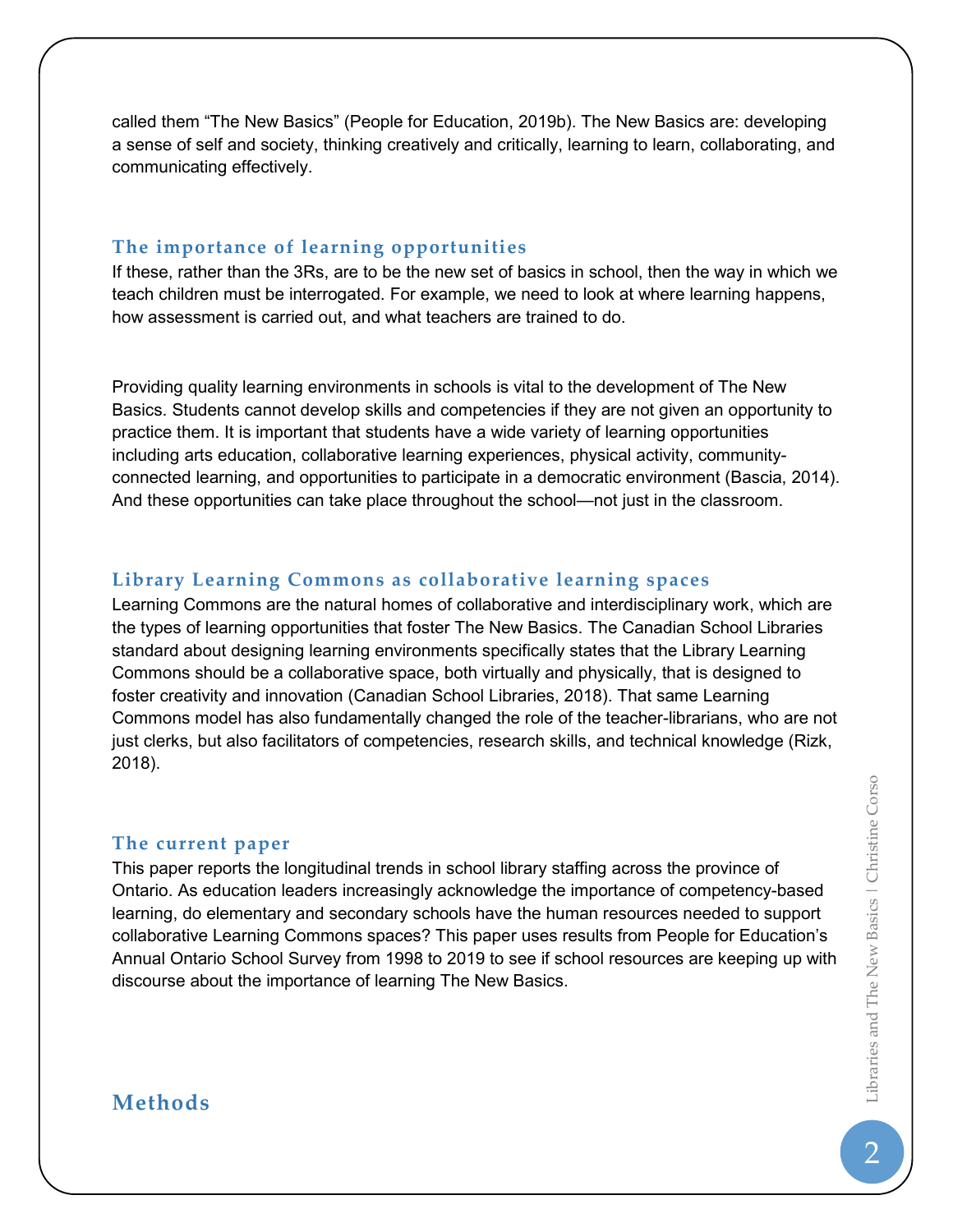### **The Annual Ontario School Survey**

Annually for over 20 years, People for Education has surveyed Ontario's publicly funded elementary and secondary schools to learn about the resources and programs that are available across the province. Since 1998, People for Education has been asking schools about their library staff. The findings in this paper are based on the subsection of questions from the Annual Ontario School Survey related to libraries (see Figure 1).

# **Figure 1: Library questions from 2019 Annual Ontario School Survey**

| 2. LIBRARY<br>Teacher librarian(s): Teacher librarian<br>Library technician(s):                                                                                                                                                                               | total FTEs<br>total FTEs |
|---------------------------------------------------------------------------------------------------------------------------------------------------------------------------------------------------------------------------------------------------------------|--------------------------|
| Does your board have a policy to staff the school library with:<br>$\Box$ Teacher librarians only $\Box$ Library technicians only $\Box$ Teacher librarians and library technicians<br>$\Box$ There is no board-wide policy regarding school library staffing |                          |
| Please describe any successes or challenges with the library at your school: _________________________________                                                                                                                                                |                          |

In the past, surveys were mailed to school principals, completed by pen and paper, and in recent years, principals have completed the survey online. Both elementary and secondary principals from public and publicly funded Catholic schools are invited to participate.

In 2019, data collected from the survey was also matched with the median household income (before tax) for each school's Forward Sortation Area (i.e. the first three digits of the school's postal code). This income data was based on the 2016 census. When sorted by median income, the top 25% of our elementary sample are referred to as "high income" and the bottom 25% are referred to as "low income".

For geographic comparisons, in 2019 schools were classified by region (i.e. Eastern Ontario; Central Ontario without the Greater Toronto Area, the Greater Toronto Area; Southwestern Ontario; and Northern Ontario).

In 2016, schools were classified as either small town/rural or urban/suburban using postal codes. Small town/rural schools are located in jurisdictions with under 75,000 people and not contiguous to an urban centre greater than 75,000 people. All other schools were classified as urban/suburban schools.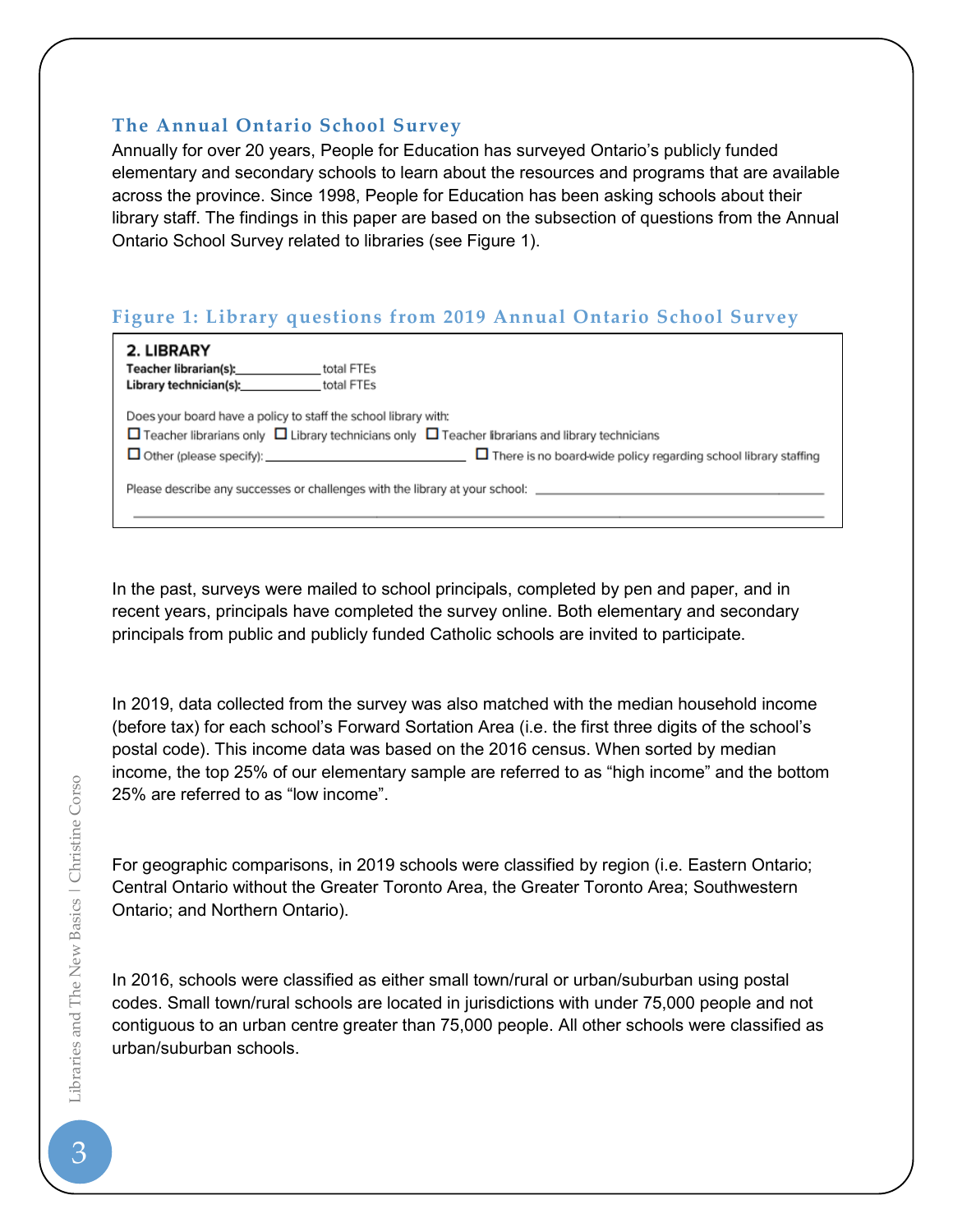All data were analyzed using SPSS statistical software and descriptive statistics are presented. Calculations have been rounded to the nearest whole number and may not add up to 100% in displays of disaggregated categories. Quotes included in the results section are provided by principals through an open-response section included in the survey (see Figure 1).

In 2019, People for Education received 1,254 responses from elementary and secondary schools in 70 of Ontario's 72 publicly funded school boards, representing 26% of the province's publicly funded schools. This is consistent with previous response rates (n=~1200 annually). Survey results were also disaggregated by region, and regional representation of survey responses corresponded well with the regional distribution of Ontario's schools.

Sections of this paper were originally published in *Connecting to Success,* People for Education's report on technology in Ontario's schools (People for Education, 2019a) and some results were previously published also as a part of *The Geography of Opportunity,* People for Education's 2016 annual report on Ontario's publicly funded schools (People for Education 2016). All survey responses and data are kept confidential and stored in conjunction with Tri-Council recommendations for the safeguarding of data (Government of Canada, 2018).

# **Findings and discussion**

# **Fewer and fewer teacher librarians**

Libraries can be staffed with a wide range of individuals, be they library technicians, clerks, teacher-librarians, or community volunteers. Library staff will therefore have different levels of expertise and experience with respect to managing a library, teaching information literacy, and scaffolding participatory learning activities in a library commons. Different staff also have different responsibilities. Library technicians are responsible for developing, maintaining, and organizing library resources, whereas teacher librarians work with classroom teachers in planning for instruction, and the teaching and assessment of students. In Canada, library technicians play a supporting role and operate between a clerk and a librarian (Canadian Library Association, 2011), while teacher librarians are Ontario certified teachers with specialist qualifications in librarianship (James, Shamchuk, and Koch, 2015).

Over the last 20 years, teacher librarians in elementary schools have been steadily declining, while library technicians have been increasing. In 2019, 54% of elementary schools had at least one full or part-time teacher librarian, compared to 80% in 1998 (see Figure 2). Forty-three percent of elementary schools report having a library technician in 2019, compared to 16% in 1999.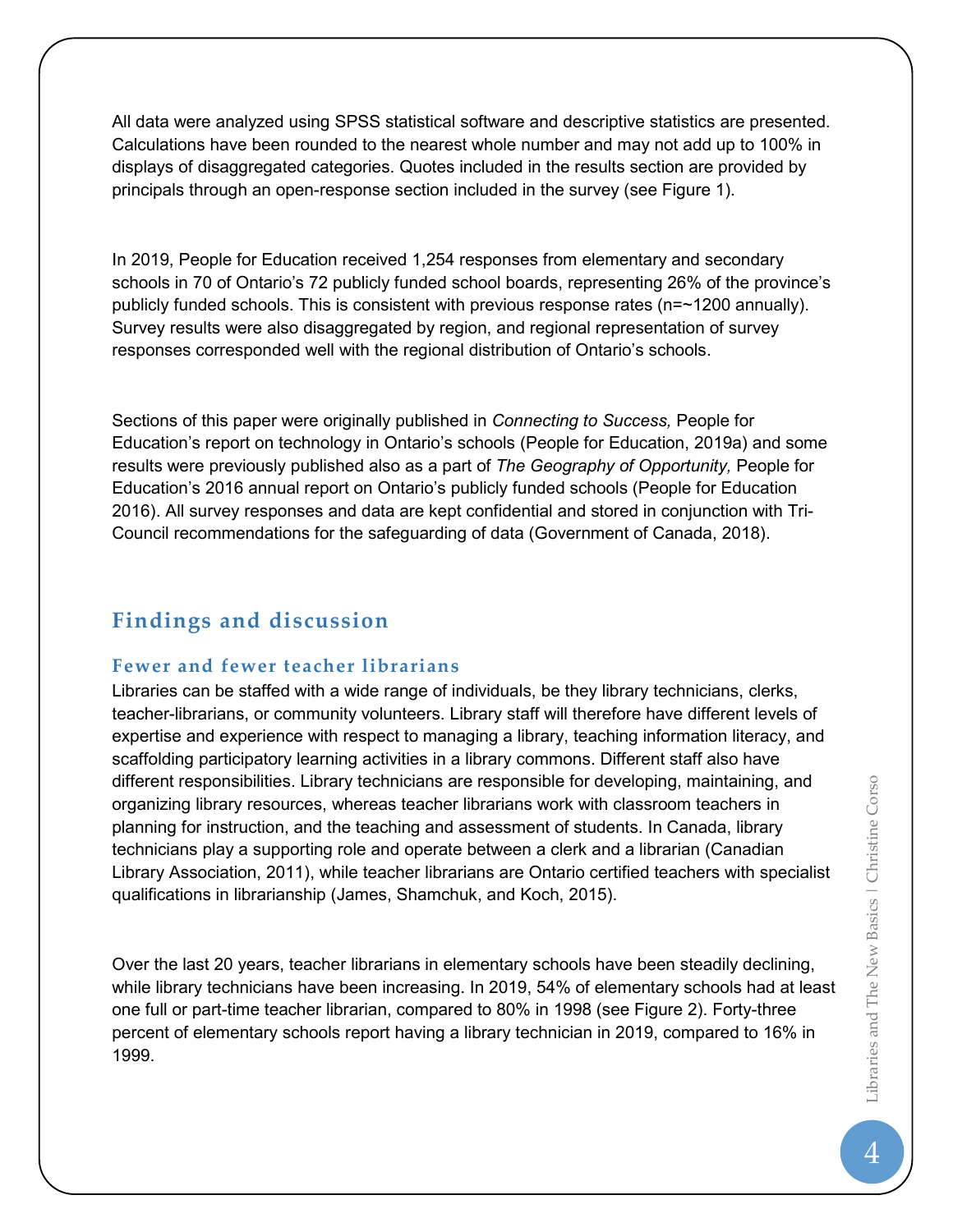In general, in 2019, principals reported that their library staff contributed to the school community. However, many felt they did not have adequate access to library staff. For example, one principal from York Catholic District School Board said, "Not enough hours to fully utilize it as it is becoming so much more than a library—maker space, learning commons, robotics, etc. Teacher Librarian role is so important, and we do not get enough of her!" Another elementary school principal from Halton District School Board said, "We would like our Library to be a Learning commons and HUB for our school. Difficult when we only have a Teacher Librarian for 1/3 of the instructional day."

# **Figure 2: Library staff in Ontario schools over time**



#### **Many boards have policies about staffing**

The above trend may be partly attributable to salary differences. School boards receive funding from the Ministry for one teacher librarian for every 763 elementary students and one for every 909 secondary students, at the rate of \$76,210 (before benefits; Ontario Ministry of Education, 2018). By contrast, the average annual salary for library technicians ranges from \$30,000 - \$60,000 (Payscale, 2019). Teacher librarians are also salaried staff, while library technicians are typically paid an hourly wage.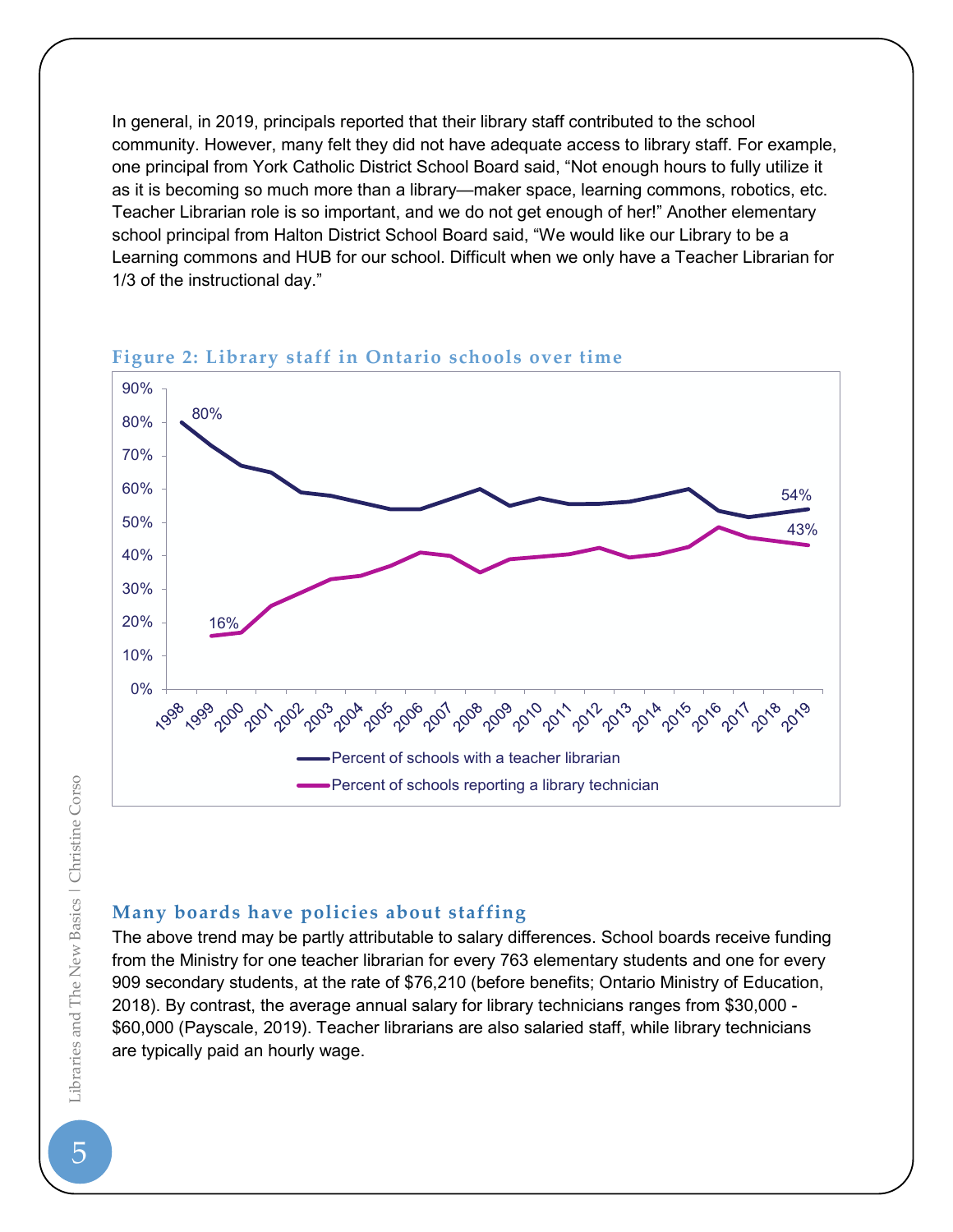Given the flexibility of the funding provided for library staff, school boards have different policies about what type of staff to hire. In 2019, People for Education asked principals how their boards generally staff school libraries (see Figure 1 for questions). The majority of schools reported that their boards had some sort of hiring policy—whether it be to hire only library technicians or teacher librarians. Thirty-seven percent of elementary schools report that their board staffs libraries only with teacher librarians, while 32% report that the policy is to staff libraries only with library technicians (see Figure 3).



### **Figure 3: Board policies about library staffing in elementary schools**

# **There are regional differences in staffing practices**

Library staffing practices and policies seem to vary across the province. In 2016, People for Education's survey found that 60% of elementary schools in urban/suburban communities had a teacher librarian, compared to 44% of small town/rural schools. And 53% of elementary schools in small town/rural areas report having a library technician, compared to 46% of urban/suburban schools.

In 2019, the survey results indicate that schools in Central Ontario and the Greater Toronto Area (GTA) are more likely to be staffed with only a teacher librarian, while those in Eastern and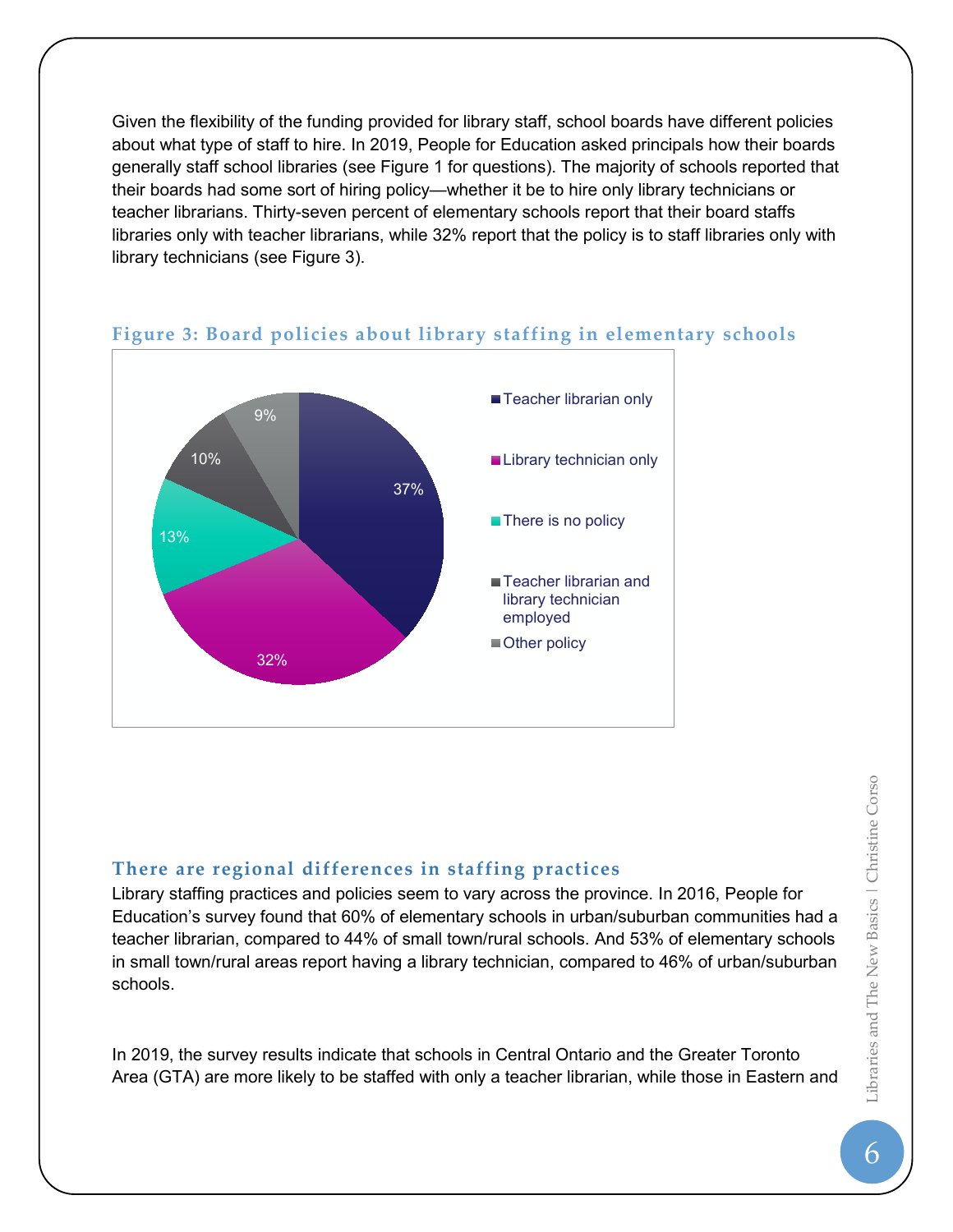Northern Ontario are more likely to be staffed with only a library technician (see Figure 4). In Northern Ontario, 27% of schools have neither a library technician nor a teacher librarian.

Differences in library staffing also exist along socio-economic lines. Sixty-three percent of schools in high-income neighbourhoods report a teacher librarian, compared to 48% of schools in low-income neighbourhoods.

As discussed above, funding is provided to boards on a per pupil basis. Therefore, boards with more students may be more likely to hire teacher librarians at a higher salary over library technicians. Schools in more densely populated regions are more likely to have teacher librarians, who are trained to plan lessons, teach, and assess student learning.



# **Figure 4: Library staff in elementary schools by region**

o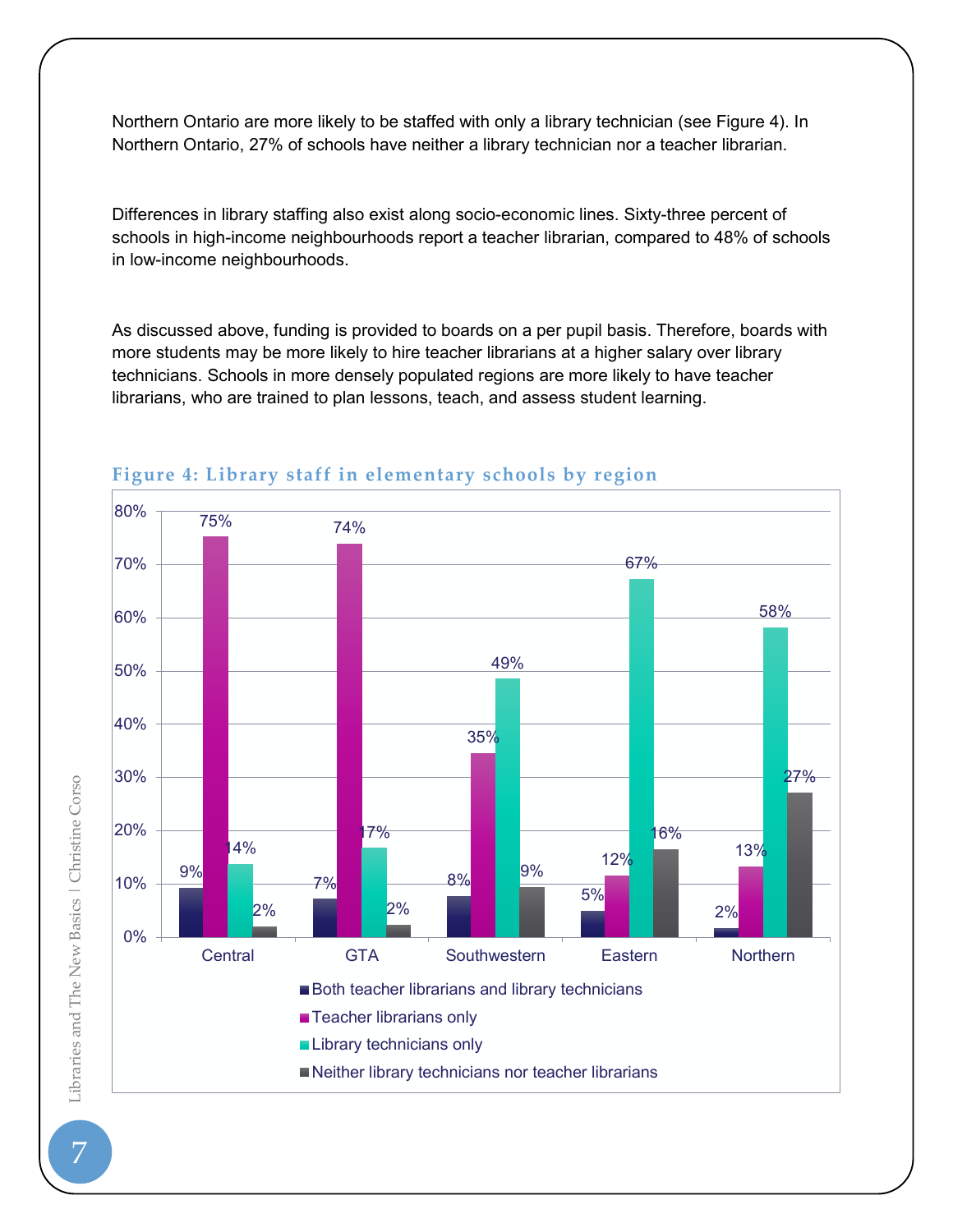# **Conclusion**

Educators and experts agree that education must shift to better prepare students for the future. An important part of this shift is to include areas of learning beyond the "3Rs"; curricula must focus on a new set of basics that include transferable competencies and skills. In order to develop these New Basics, students must have opportunities to develop a sense of self and society, think creatively and critically, learn to learn, collaborate, and communicate effectively. The model of the Learning Commons put forward by Canadian School Libraries presents a natural space to foster The New Basics, however an important component of this model is the librarian.

Over the past 20 years, there is a growing trend away from hiring teacher librarians in favour of library technicians. In rural and remote parts of Ontario, elementary schools are less likely to have teacher librarians than in urban or suburban areas. However, with an increasing push for broader and deeper skills, students now need librarians with more specialized training and in roles more embedded in the school environment – not less. As the importance of these broader competencies grows, it becomes more important for schools to have teacher librarians across Ontario, not just in central Ontario and the Greater Toronto Area. As the New Basics become increasingly important in schools, we must ensure that all students have access to the learning opportunities they need to develop a broad set of competencies and skills.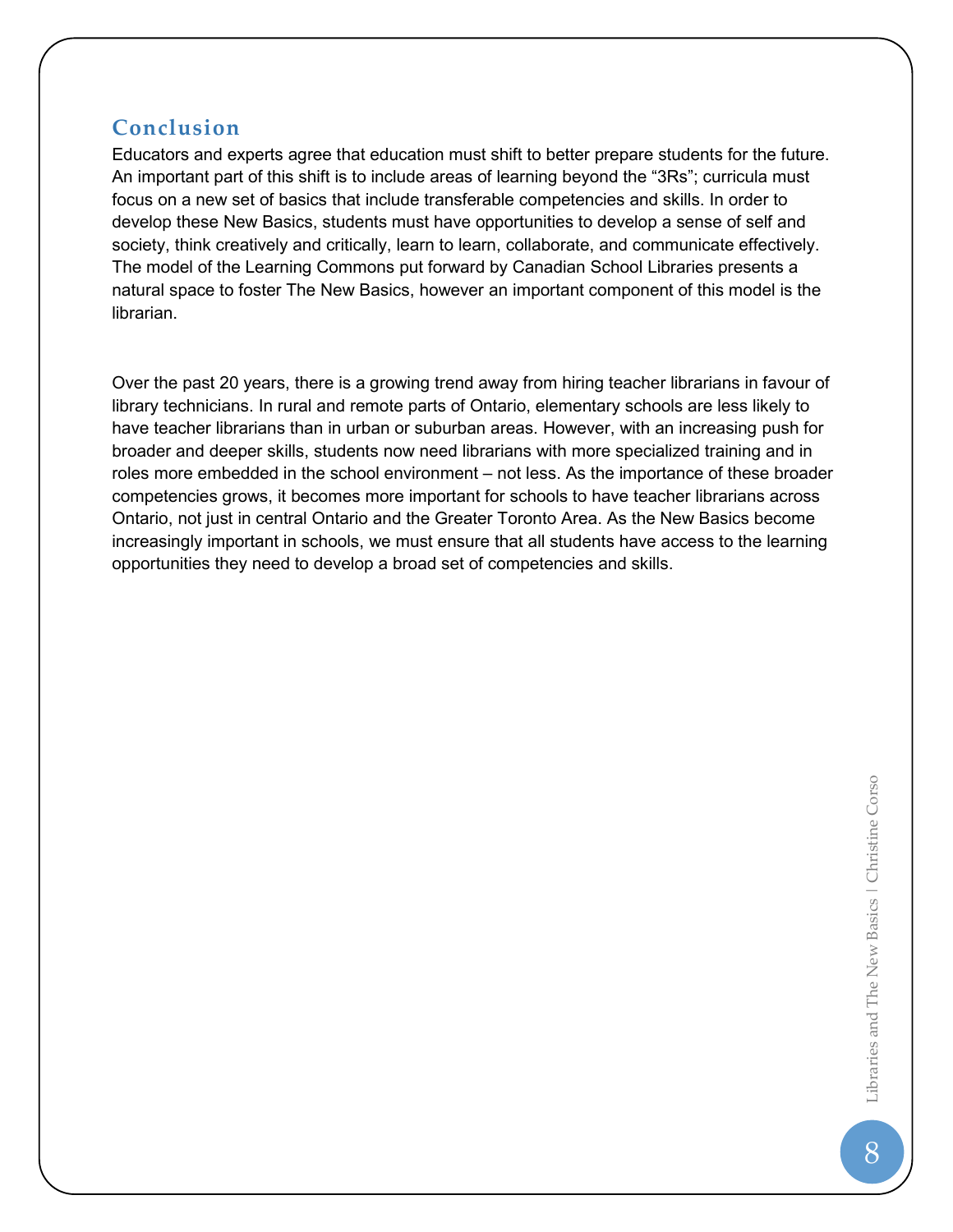# **References**

Bascia, N. (2014). *The School Context Model: How School Environments Shape Students' Opportunities to Learn.* Toronto, ON: People for Education.

Canadian Library Association. (2011). *Guidelines for the Evaluation of Library Technicians*. Ottawa, ON: Canadian Library Association.

Canadian School Libraries. (2018). *Leading Learning: Standards of Practice for School Library Learning Commons in Canada.* Available: [http://llsop.canadianschoollibraries.ca](http://llsop.canadianschoollibraries.ca/)

Government of British Columbia. (2016). *BC's New Curriculum*. Accessed at <https://curriculum.gov.bc.ca/>

Government of Canada. (2018). *Tri-Council Policy Statement: Ethical Conduct for Research Involving Humans – TCPS 2 (2018).* Retrieved from [https://ethics.gc.ca/eng/policy](https://ethics.gc.ca/eng/policy-politique_tcps2-eptc2_2018.html)[politique\\_tcps2-eptc2\\_2018.html](https://ethics.gc.ca/eng/policy-politique_tcps2-eptc2_2018.html)

Government of New Brunswick. (2019). *Succeeding at Home: A Green Paper on Education in New Brunswick.* Fredericton, NB: New Brunswick.

Gouvernement du Québec. (2007). *Québec education program (secondary cycle two). Chapter 3: Cross-curricular competencies*. Québec City, QC: Gouvernement du Québec.

James, N,, Shamchuk, L. & Koch, K. (2015). Changing roles of librarians and library technicians. *Partnership: The Canadian Journal of Library and Information Practice and Research, 10*(2).

Manitoba Education and Training. (2019). *Manitoba's Commission on Kindergarten to Grade 12 Education: Public Consultation Discussion Paper.* Winnipeg, Manitoba: Government of Manitoba.